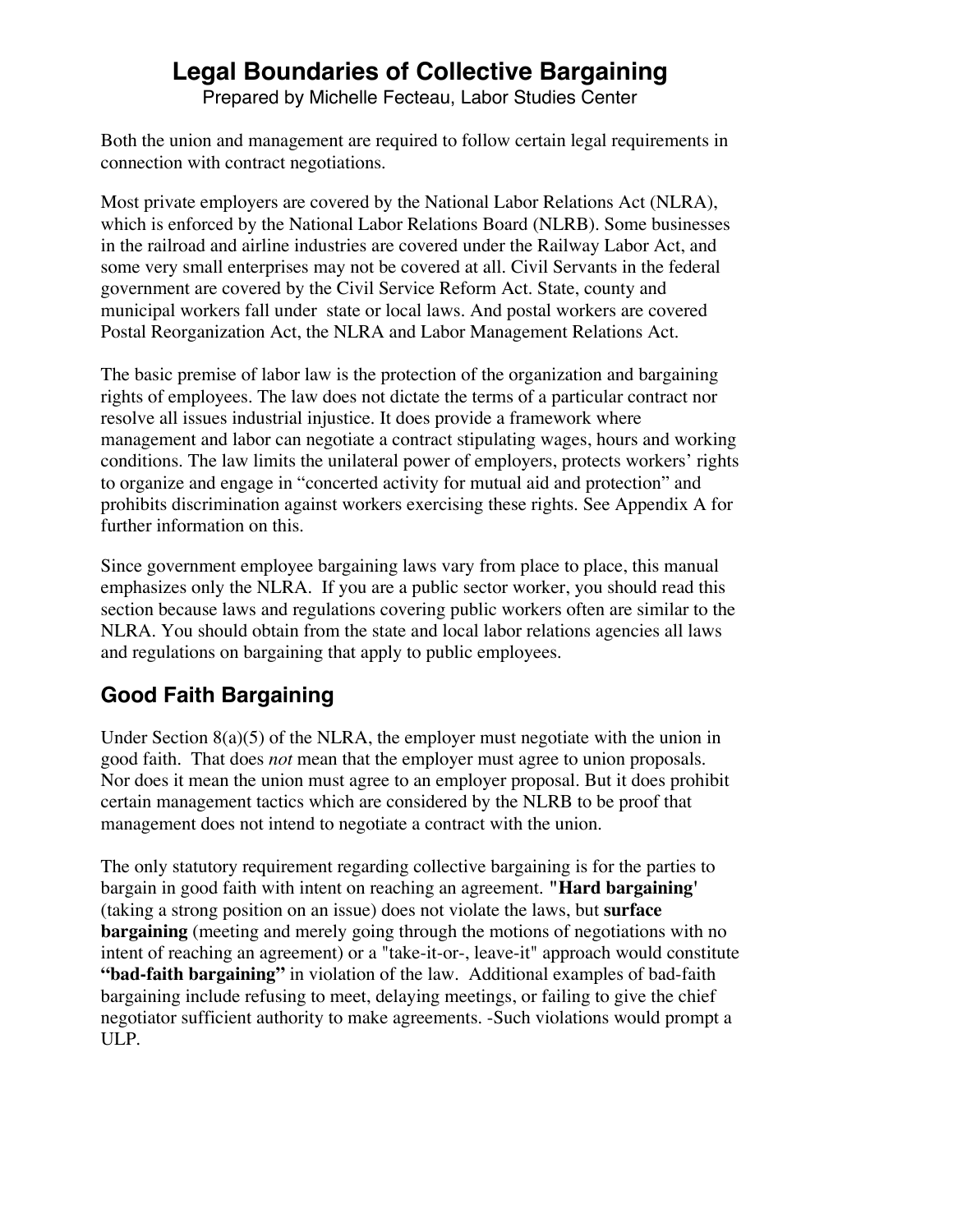### **Subjects of Bargaining**

Nothing in the law requires either party to make a concession or to reach an agreement. The law does, however, require that the parties bargain in good faith in an attempt to reach an agreement. In order to expedite this process the NLRB has, over the years, defined certain things that the parties must do to move towards the "good faith" bargaining goal. One thing has been to decide what is, or is not, proper subjects for the parties to bargaining over.

The three categories of bargaining are **mandatory, permissive, and illegal subjects of bargaining.**

#### **Mandatory Subjects**

Mandatory subjects of bargaining are issues of wages, hours and working conditions. The following are examples of mandatory subjects of bargaining:

- 
- 
- 
- 
- 
- cost-of-living adjustments (COLA) profit-sharing
- dental and vision plans **•** promotions
- discharge and discipline red-circle pay
- discounts on company products rest and lunch periods
- dues check-off clauses salaries
- equity pay adjustments shop or plant rules
- 
- 
- hours of work transfers
- 
- 
- layoffs and recalls clauses (unless state law prohibits)
- legal services plans vacation pay
- life insurance wages
- management's rights clauses workloads
- 
- medical insurance work schedules
- 

The parties have a statutory duty (obligation) to bargain over mandatory subjects of bargaining at the request of either party. Mandatory subjects of bargaining may be bargained to impasse.

#### **Permissive Subjects**

Permissive subjects of bargaining may be voluntarily discussed but can *not* be bargained to impasse. Nor will a ULP be upheld if either party *refuses* to bargain a permissive subject; or initially bargains and subsequently refuses to continue discussion on a permissive subject; or retracts an agreement on a permissive subject at any time prior to the signing of the agreement. Permissive subjects of bargaining fall outside of wages, hours and working conditions typically controlled by the employer. They include:

• ground rule negotiations

- internal union matters such as how and when a tentative agreement is ratified
- the price of meals furnished or sold to employees by an independent caterer
- granting the employer the right to use the union label

- arbitration overtime premiums • bargaining unit work • pay for time spent on union business • bereavement leave • pay for training • bonuses • pension for current employees • clothing and tool allowances • premium pay for Sundays & holidays
	-
	-
	-
	-
- grievance procedures sickness and accident plans
- holiday pay **•** testing of employees
	-
- incentive pay **•** tuition reimbursement
- jury duty pay union shop or other union security
	-
	-
	-
	-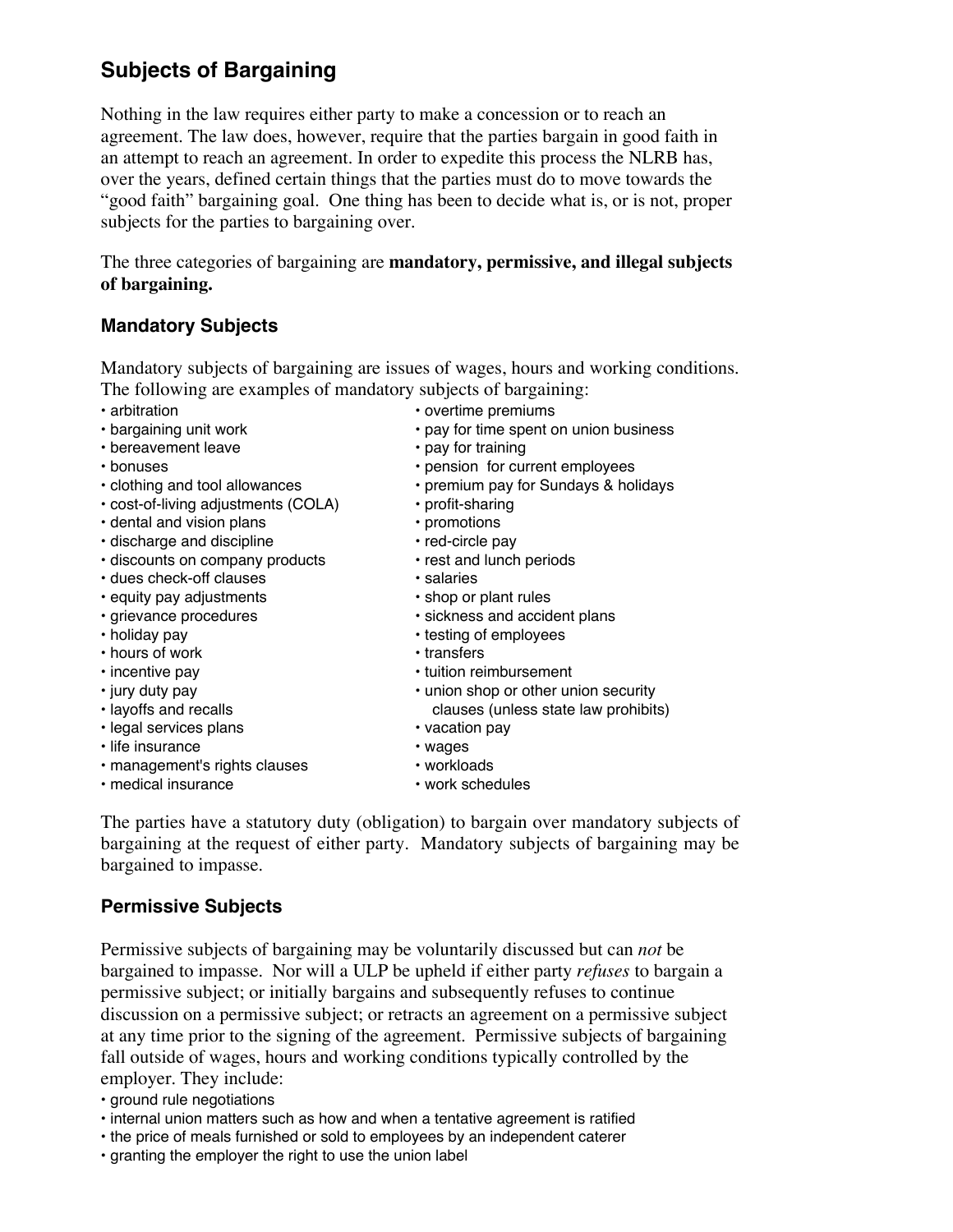- demanding that a union settle all grievances that are arbitrable that arose under the previous contract
- settlement of unfair labor practice charges
- pension benefits for retired members

#### **Illegal Subjects**

Any proposal which violates National Labor Relations Act (NLRA), the Public Employees Relations Act (PERA), the Civil Service Reform Act (CSRA) and/or any other federal, state, county or municipal law would be an illegal subject of bargaining. All illegal agreements/provisions are void and unenforceable. Illegal subjects of bargaining would include:

• closed shop provisions, (requires an employee be a union member in order to be hired for a job).

• provisions that discriminate against employees because of race, creed, sex, etc.,

• hot cargo clauses, (language that prohibits an employer from dealing with any other employer, typically those involved in a labor dispute)

## **The Status of the Contract during Negotiations**

### Status Quo

During negotiations management must maintain the status quo [keep things the way they are] when it comes to existing wages, hours, and working conditions. This is true even if a contract has expired. The exception to maintaining the status quo occurs when an "impasse" in negotiations has been reached. An impasse means that negotiations have reached the point where neither party is willing to make additional compromises on an issue in order to reach an agreement. The employer may then unilaterally impose its last offer at the negotiating table on the issues for which a legal impasse has been reached. (See "Avoiding Impasse" in Section III, page 37.)

At any time after a contract expires, the union can strike or the employer can lock out workers.